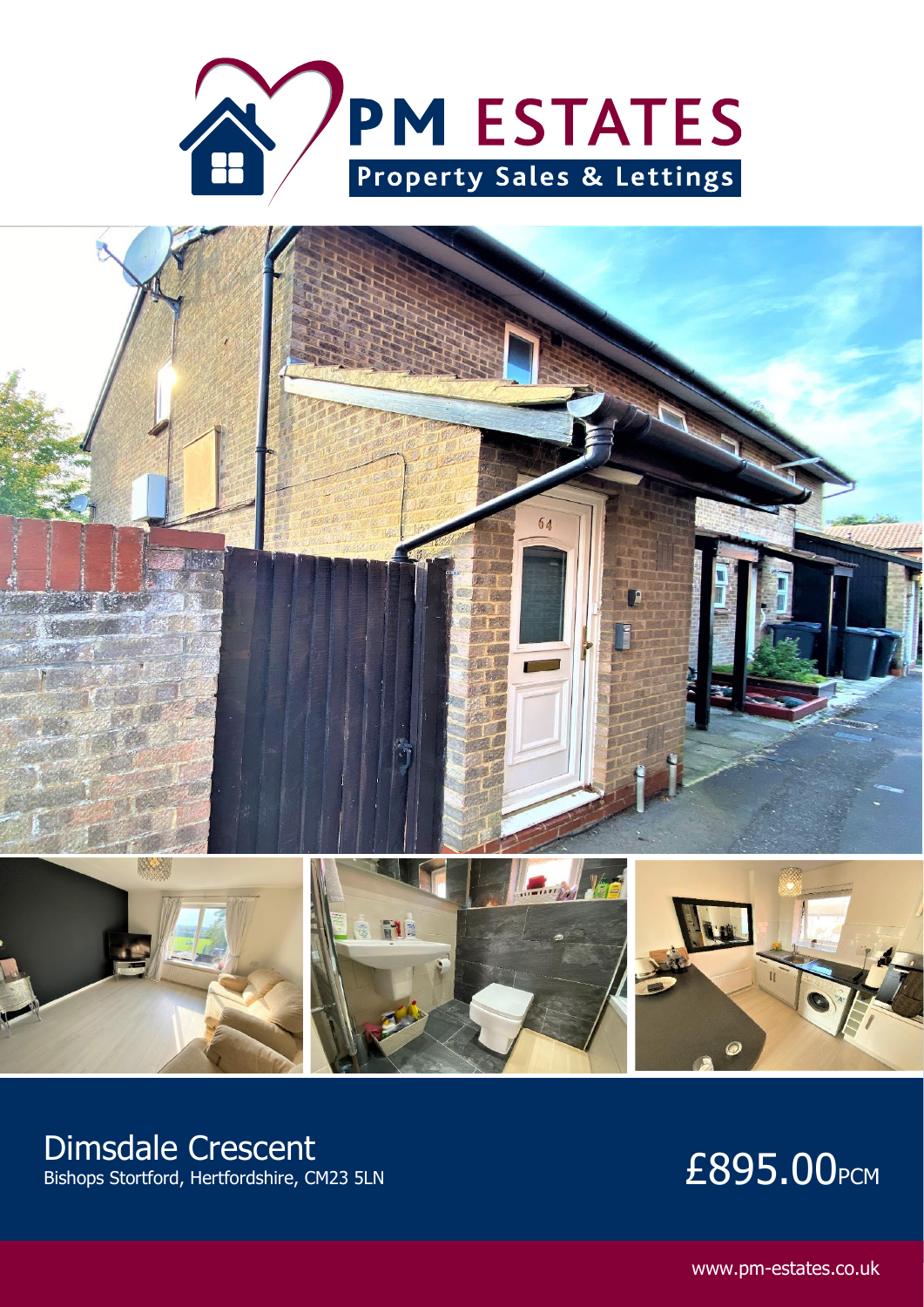# Dimsdale Crescent

Bishops Stortford, Hertfordshire, CM23 5LN

### **Overview**

- Maisonette Style Apartment
- One Bedroom
- Open-Plan Living Area
- Fitted Modern Kitchen
- Integrated Appliances
- Fully Tiled Bathroom
- Parking available
- Energy Rating: C
- Council Tax Band: B



#### **Description**

PM Estates are pleased to introduce this spacious and contemporary one-bedroom maisonette style apartment now available on the rental market within just a mile from the town centre of Bishops Stortford as well as the mainline rail station offering direct services into Stansted Airport, Cambridge City Centre and London Liverpool Street – lending itself to city commuters and airport workers alike.

Within this furnished top floor apartment, you will be greeted by a private entry door way exclusive to this property only, whereby once upstairs, the property opens up into a generously sized open-plan living area complete with a two piece suite and leading on to a fitted kitchen home to integrated appliances inclusive of a washing machine and boasting a peninsula style breakfast bar complete with seats.

The property is also home to a recently renovated fully tiled bathroom complete both bath and showering facilities and with a fitted mirror spanning the length of the room itself. Additionally, the bedroom is located just opposite along the hallway here with a picture window overlooking the communal garden area and allowing for an abundance of natural light to flow freely through which only further serves to compliment the neutral tones throughout. Also included is a crushed velvet style double bed with ample space for additional furnishings.

Outside of the property you will have access to a surplus of parking bays even at peak times of the day as well as use of the communal garden area located to the left hand side of the property itself which is shared just between 3 apartments on the development.

This development itself is both well situated and within walking distance from many of the town's local amenities. With strong bus and rail links within just minutes from your doorstep and various notable establishments such as the Nags Head Pub within just a 5-minutes' walk from the development itself we don't predict that this will be around for long. Call us today on 01279 654 646 to avoid disappointment!